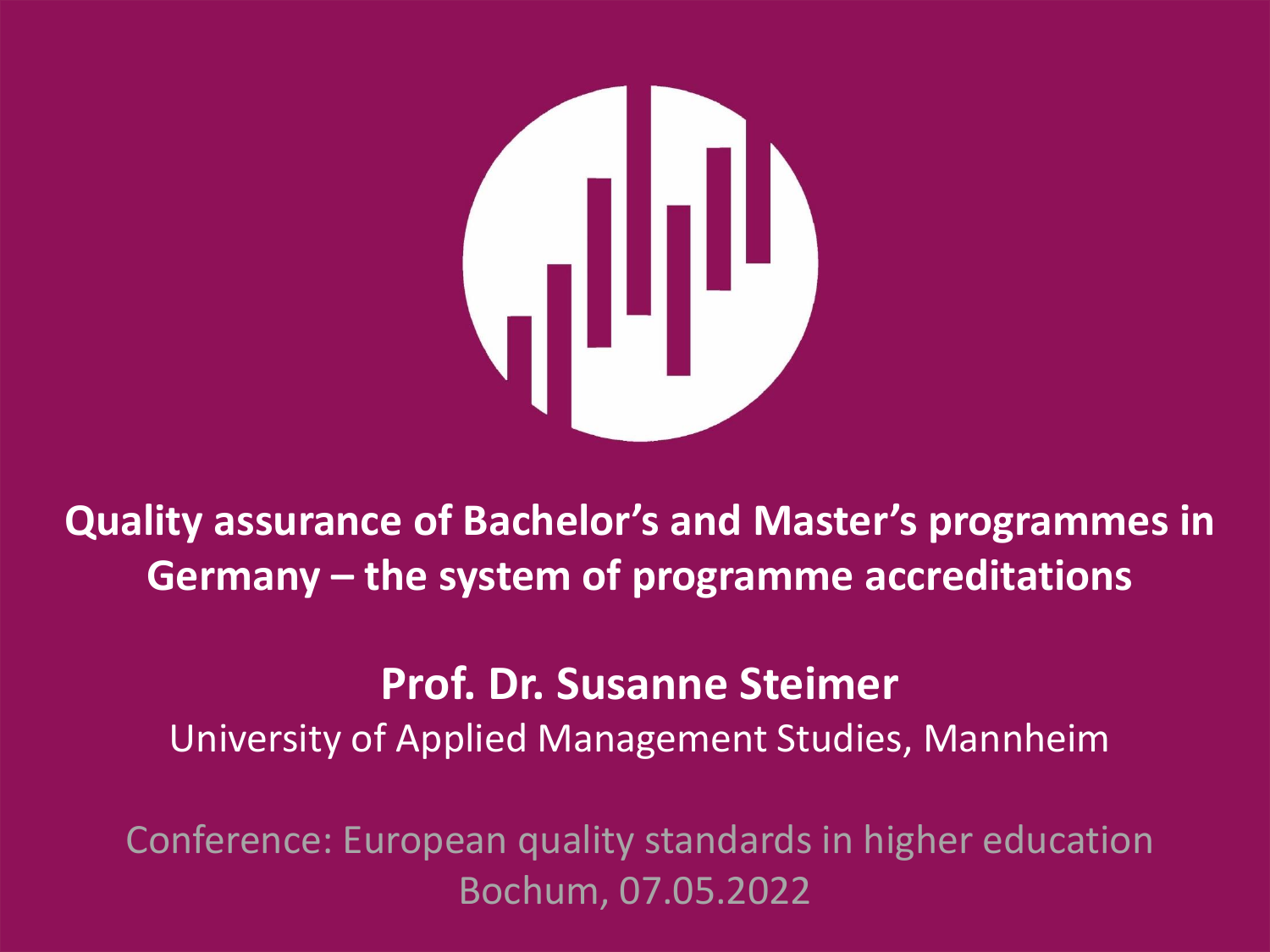## Accreditation on the basis of European standards



- Quality assurance is one of the key instruments for the realisation of the European Higher Education Area.
- Comparable criteria, methods and standards are the basis for the recognition of degrees and the promotion of transnational mobility.
- Standards and Guidelines for Quality Assurance in the European Higher Education (ESG) (2005/ 2015).
- Reference framework for internal and external quality assurance and for quality assurance agencies in the European Higher Education Area.
- Basis for the criteria and procedural rules for the accreditation of study programmes and internal quality management systems by the Accreditation Council in Germany.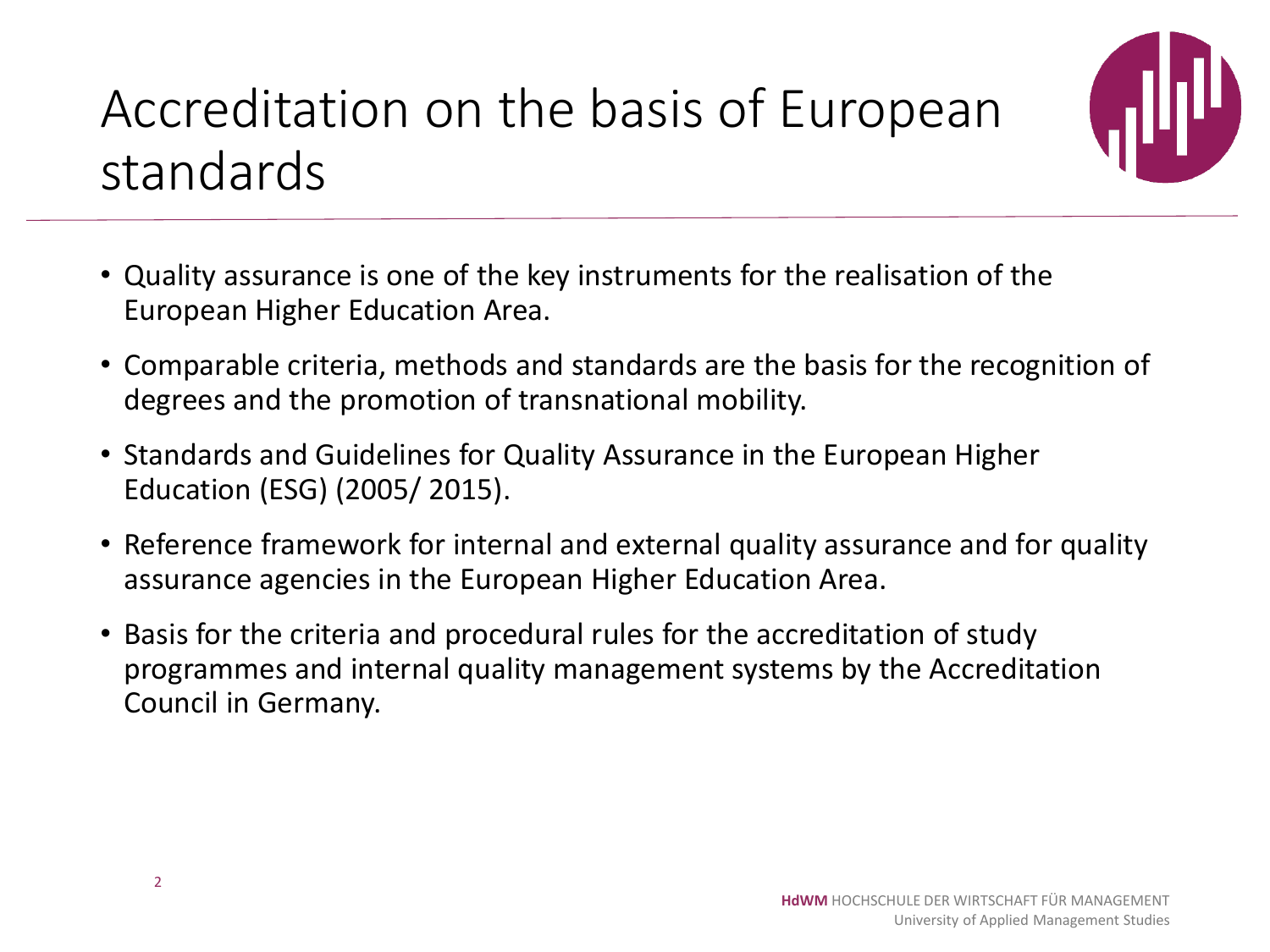#### Framework in Germany



- **German Accreditation Council** [Stiftung Akkreditierungsrat]
- Interstate Treaty on the organization of a joint accreditation system to ensure the quality of teaching and learning at German higher education institutions (Interstate study accreditation treaty) [Studienakkreditierungsstaatsvertrag]
- Accreditation Council Act [Akkreditierungsratsgesetz]

# GERMAN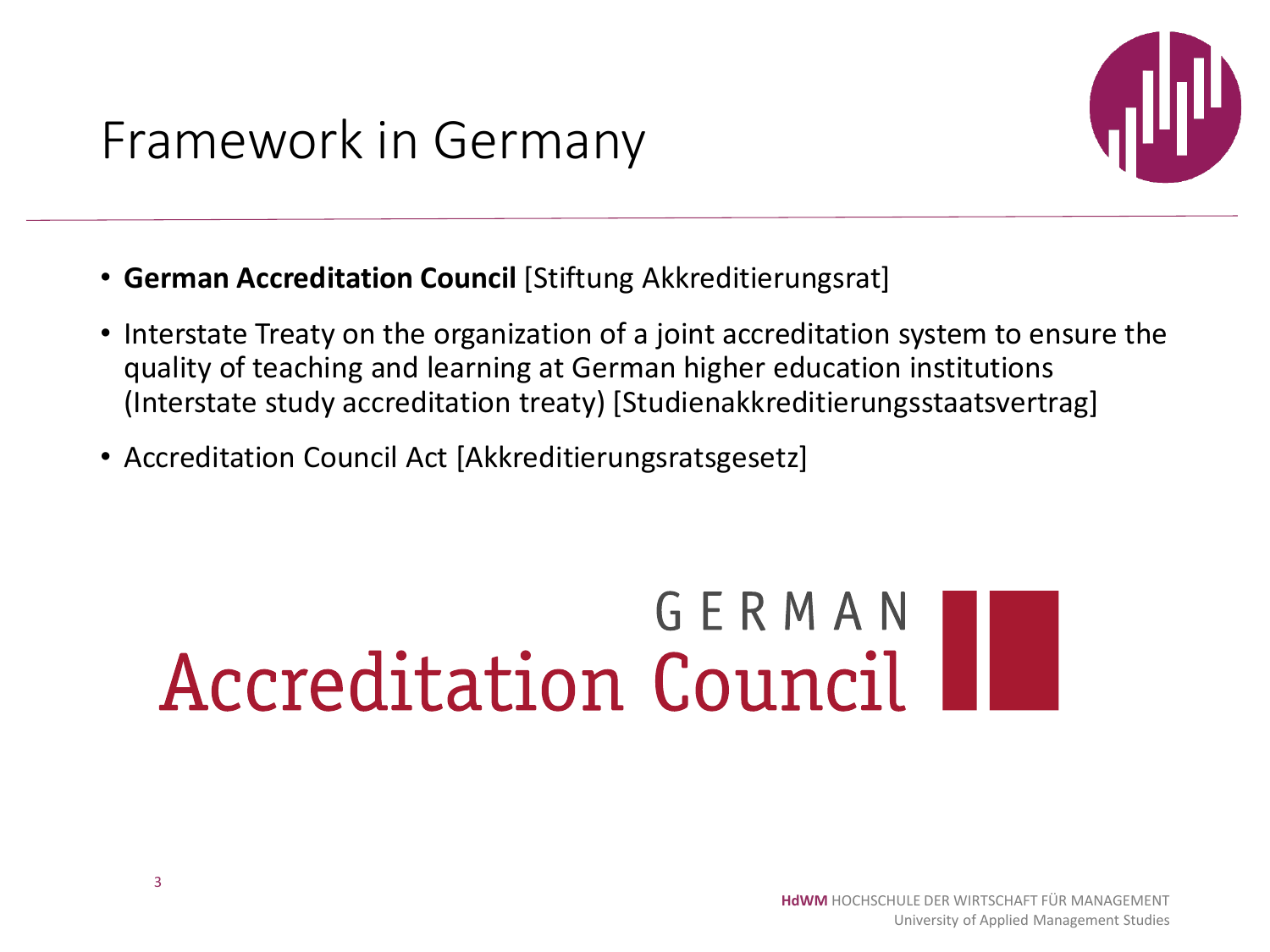

- **Subject of programme accreditation** are Bachelor's and Master's programmes offered by state or state-recognised higher education institutions in Germany.
- Successful accreditation is a prerequisite for the **state recognition** of a study programme.
- **Evaluation:** The accreditation procedure is a multi-stage process based on the principle of **peer review**.



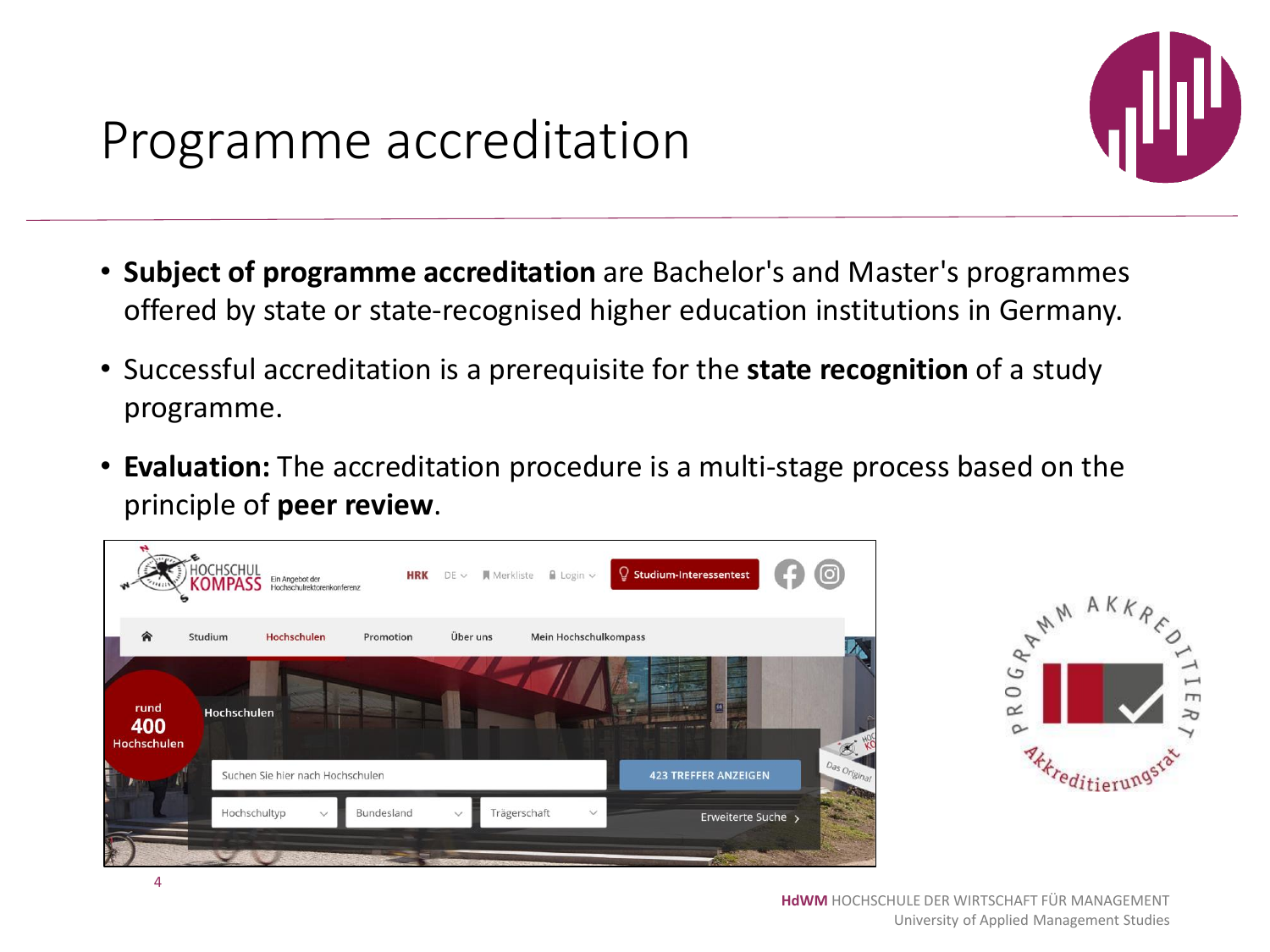## Programme accreditation



**FIRST STEP:** the university commissions an approved agency.

- The agency appoints a **review panel** whose composition reflects both the subject matter and the specific profile of the study programme.
- The review panel includes **representatives** of all relevant interest groups, namely
	- at least two subject-related professors,
	- one subject-related representative with professional experience,
	- one subject-related student.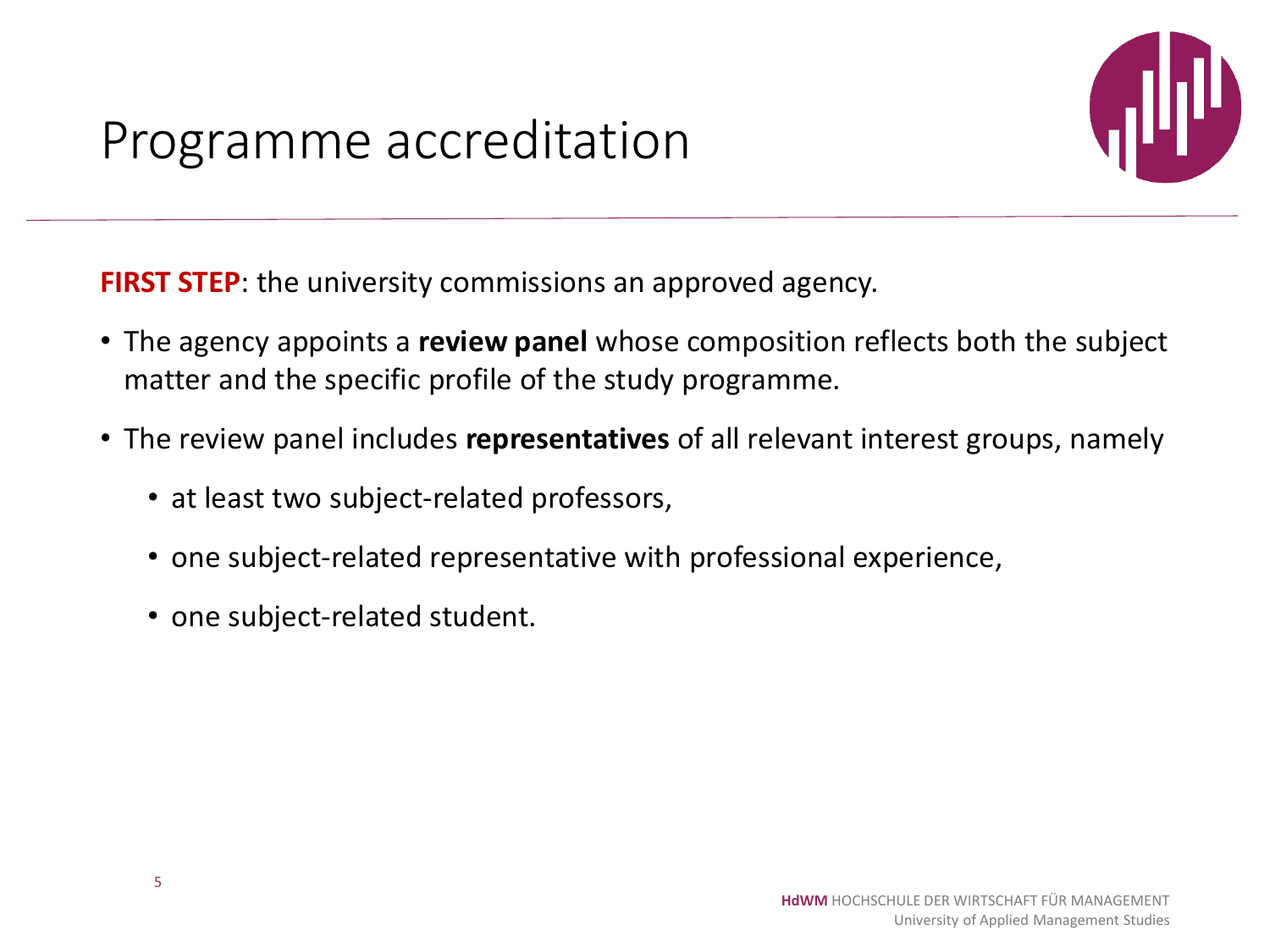

## Authorised Agencies in Germany

The following agencies have been authorised by the Accreditation Council to operate in Germany:

- [AAQ](https://aaq.ch/) Swiss Agency for Accreditation and Quality Assurance
- [ACQUIN](https://www.acquin.org/) Accreditation, Certification and Quality Assurance Institute
- [AHPGS](https://ahpgs.de/) Accreditation Agency in Health and Social Sciences
- [AKAST](https://www.akkreditierungsrat.de/en/akast-ev) Agency for Quality Assurance and Accreditation of Canonical Programmes
- [AQ Austria](https://www.aq.ac.at/de/) Agency for Quality Assurance and Accreditation Austria
- [AQAS](https://www.aqas.de/) Agency for Quality Assurance through Accreditation of Study Programmes
- [ASIIN](https://www.asiin.de/de/home.html) Accreditation Agency for Study Programmes in Engineering, Informatics, Natural Sciences and Mathematics
- [evalag](http://www.evalag.de/) Evaluation Agency Baden-Württemberg
- [FIBAA](https://www.fibaa.org/startseite/) Foundation for International Business Administration Accreditation
- [MusiQue](http://www.musique-qe.eu/about-musique) Music Quality Enhancement
- [ZEvA](https://www.zeva.org/) Central Evaluation and Accreditation Agency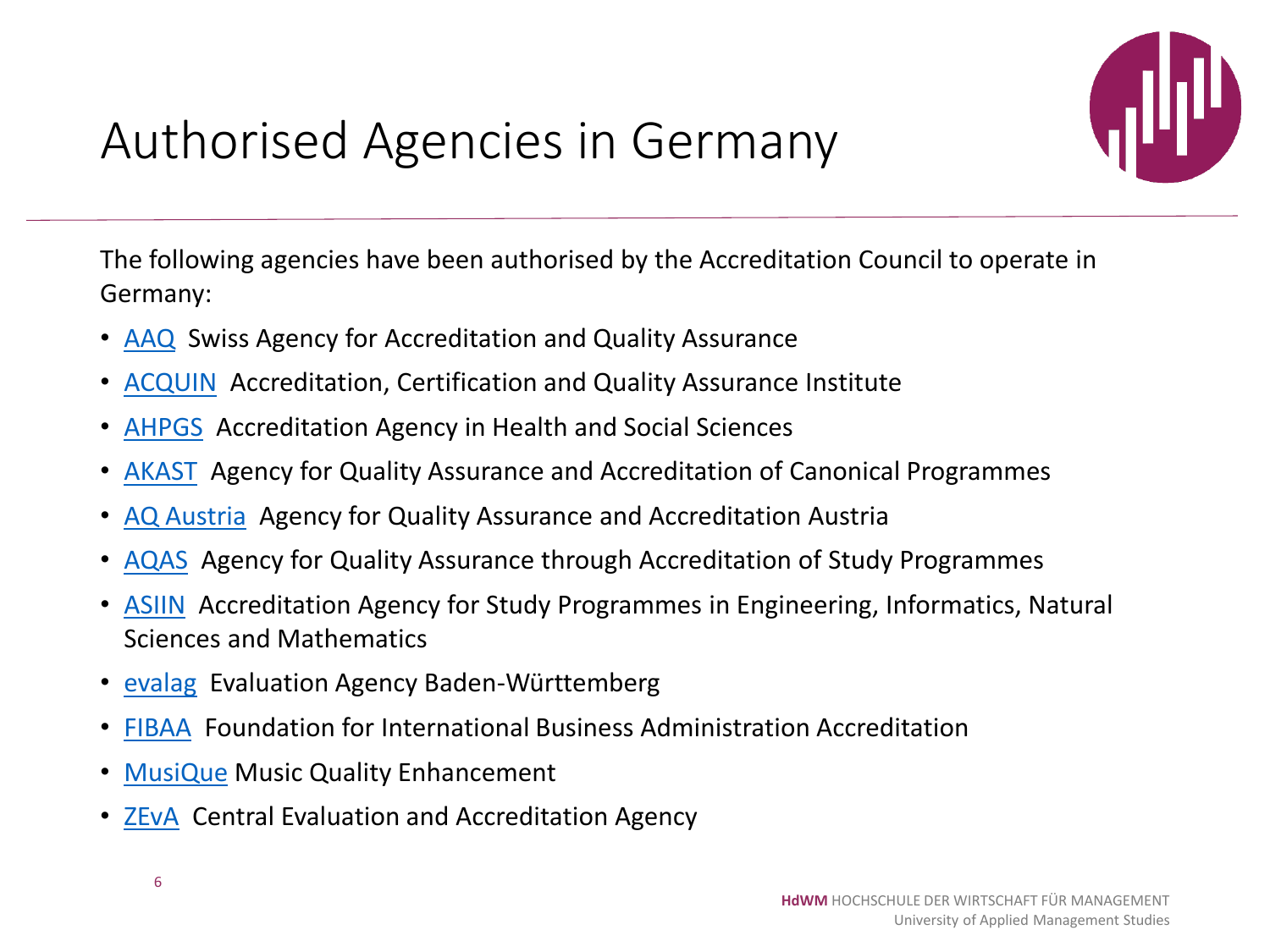

**SECOND STEP**: the university prepares a self-report on the basis of defined criteria.

- **Legal framework**: Specimen decree pursuant to Article 4, paragraphs 1 4 of the interstate study accreditation treaty (Resolution of the Standing Conference of the Ministers of Education and Cultural Affairs of the Länder in the Federal Republic of Germany of December 7, 2017)
- Defined criteria: **Formal criteria** and **academic criteria** for study programms and quality management systems

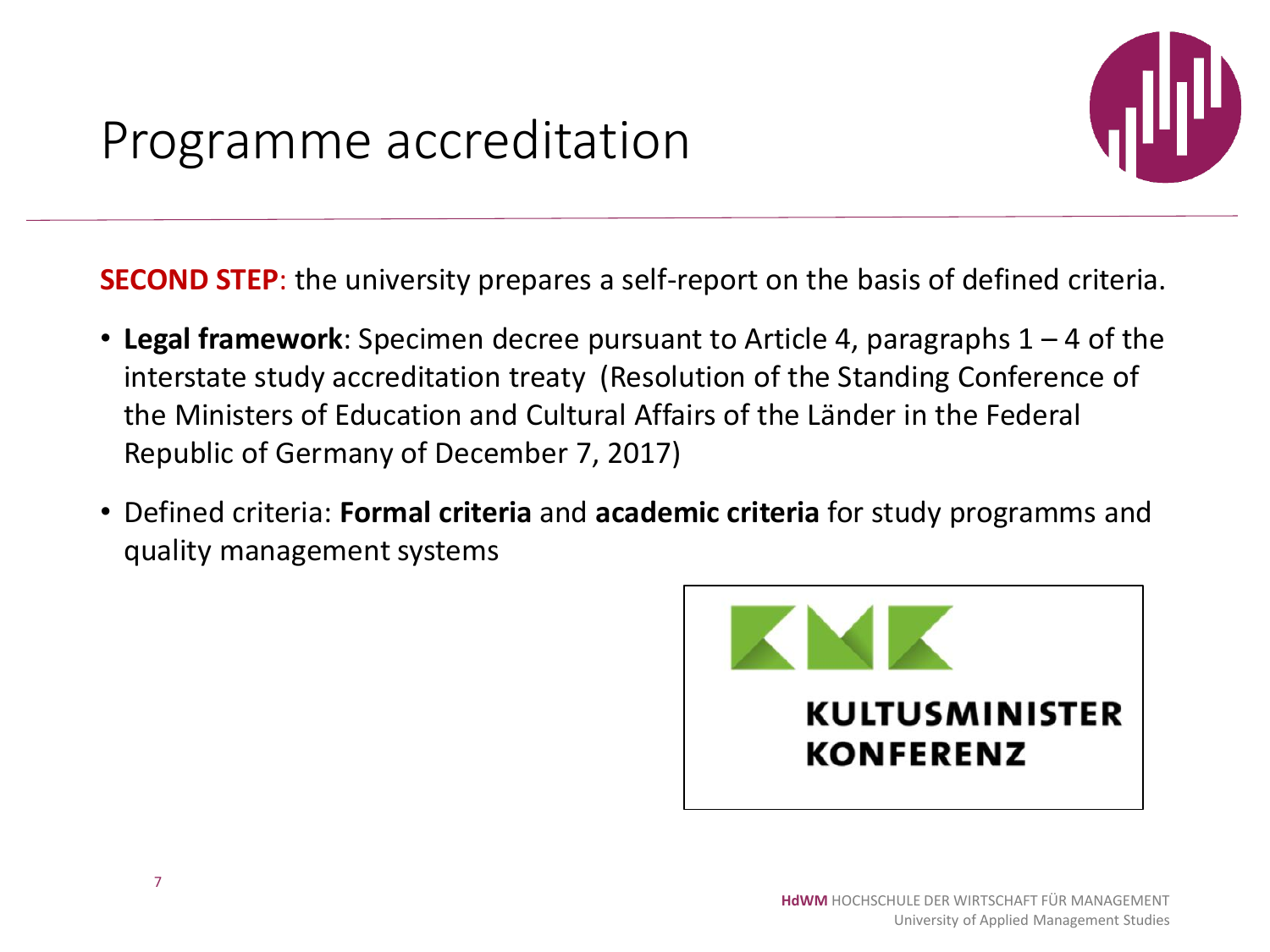## Programme accreditation: Self report

**Formal criteria** for study programmes:

- 1. Structure and duration of higher education studies
- 2. Profiles for study programmes
- 3. Admission requirements and transitions between different courses
- 4. Qualifications and qualification designations
- 5. Modularisation
- 6. Credit points system
- 7. Special criteria for cooperations with nonuniversity institutions
- 8. Special regulations for joint degree programmes

**Hochschule Der Wirtschaft Für Management Für Management Für Management Für Management Für Management Für Management Für Management Für Management Für Management Für Management Für Management Für Management Für Management**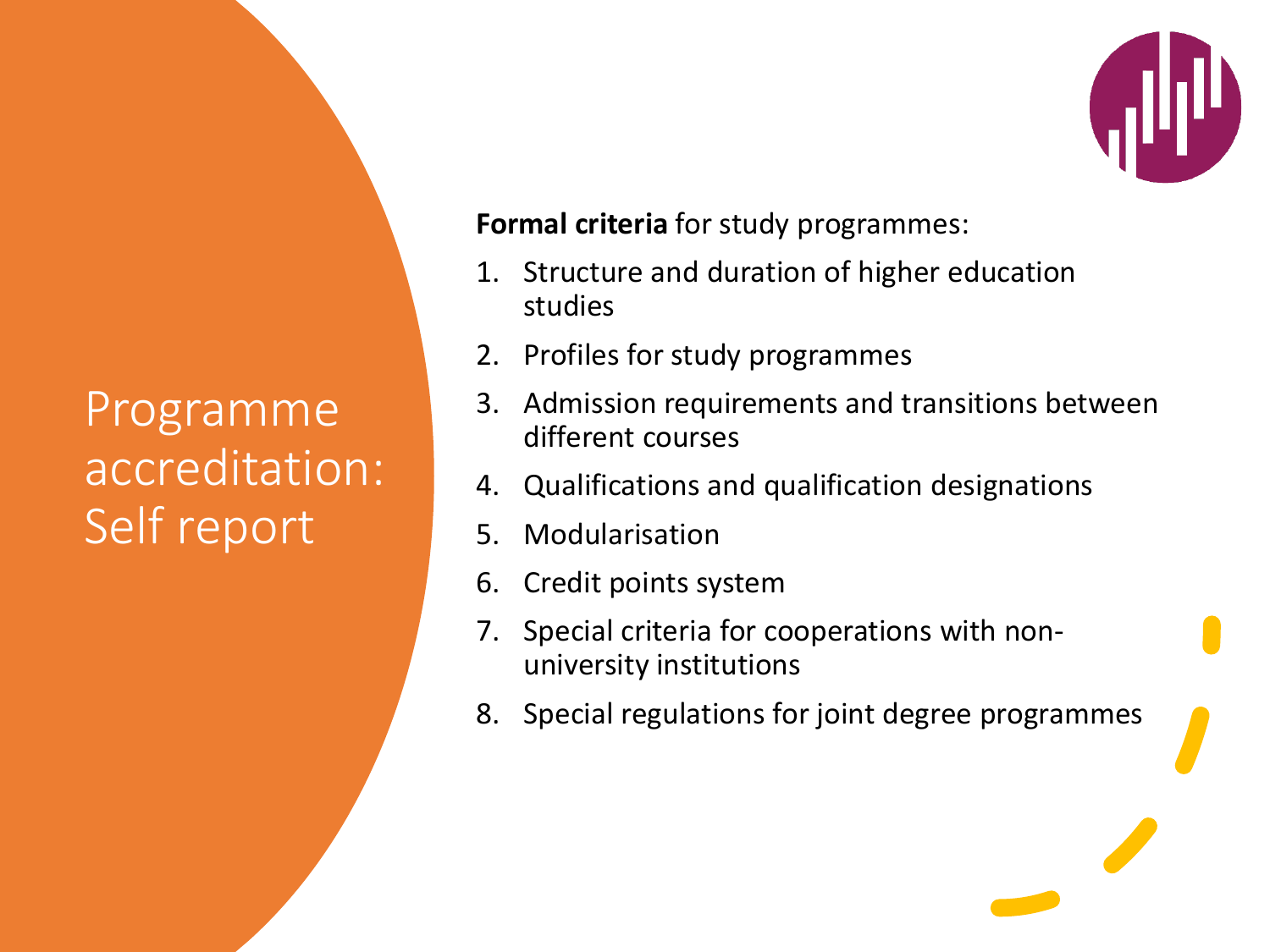## Programme accreditation: Self report

**Academic criteria** for study programmes and quality management systems:



- 1. Qualification goals and qualification level
- 2. Coherent study programme concept and adequate implementation
- 3. Subject-content organisation of the study programmes
- 4. Academic success
- 5. Gender equality and compensation of disadvantages
- 6. Special regulations for joint degree programmes
- 7. Concept of the quality management system (goals, processes, instruments)
- 8. Measures to implement the quality management concept

**Hochschule Der Wirtschaft Für Management Für Management Für Management Für Management Für Management Für Management Für Management Für Management Für Management Für Management Für Management Für Management Für Management** 

- 9. Cooperations with non-university institutions
- 10. Cooperations between higher education institutions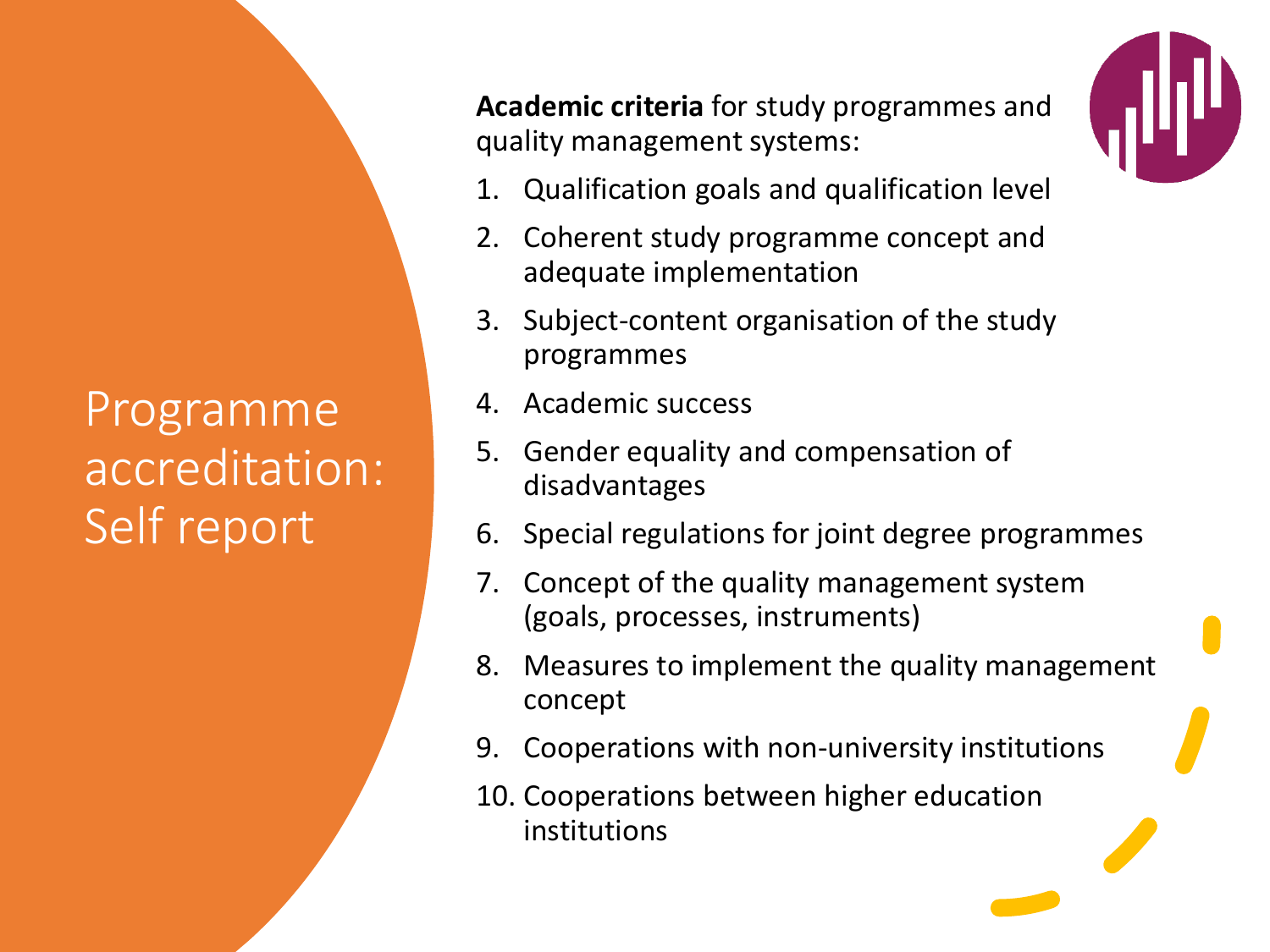## Programme accreditation



**THIRD STEP:** peer review process and site visit at the university by the review panel.

- **Site visit**: talks with representatives of the university.
- Representatives:
	- University Management
	- Head of study programme
	- Teachers
	- Students and graduates
	- Administration and quality management

|       | <b>Typical schedule of a site visit</b>                                          |
|-------|----------------------------------------------------------------------------------|
| 9:00  | Initial discussion with the university management                                |
| 9:30  | Internal meeting of the reviewers                                                |
| 10:00 | Kick-off meeting with the head of the study<br>programme                         |
| 11:00 | <b>Break</b>                                                                     |
| 11:30 | Group discussions with the teachers<br>(both full-time and part-time lecturers). |
| 12:30 | <b>Break and lunch</b>                                                           |
| 13:30 | Group discussion with students and graduates                                     |
| 14:15 | Group discussion with administration and quality<br>management                   |
| 15:00 | Passage through building<br>(seminar rooms, PC room, library etc.)               |
| 15:30 | Retreat of the reviewers                                                         |
| 17:00 | Final discussion with the university management                                  |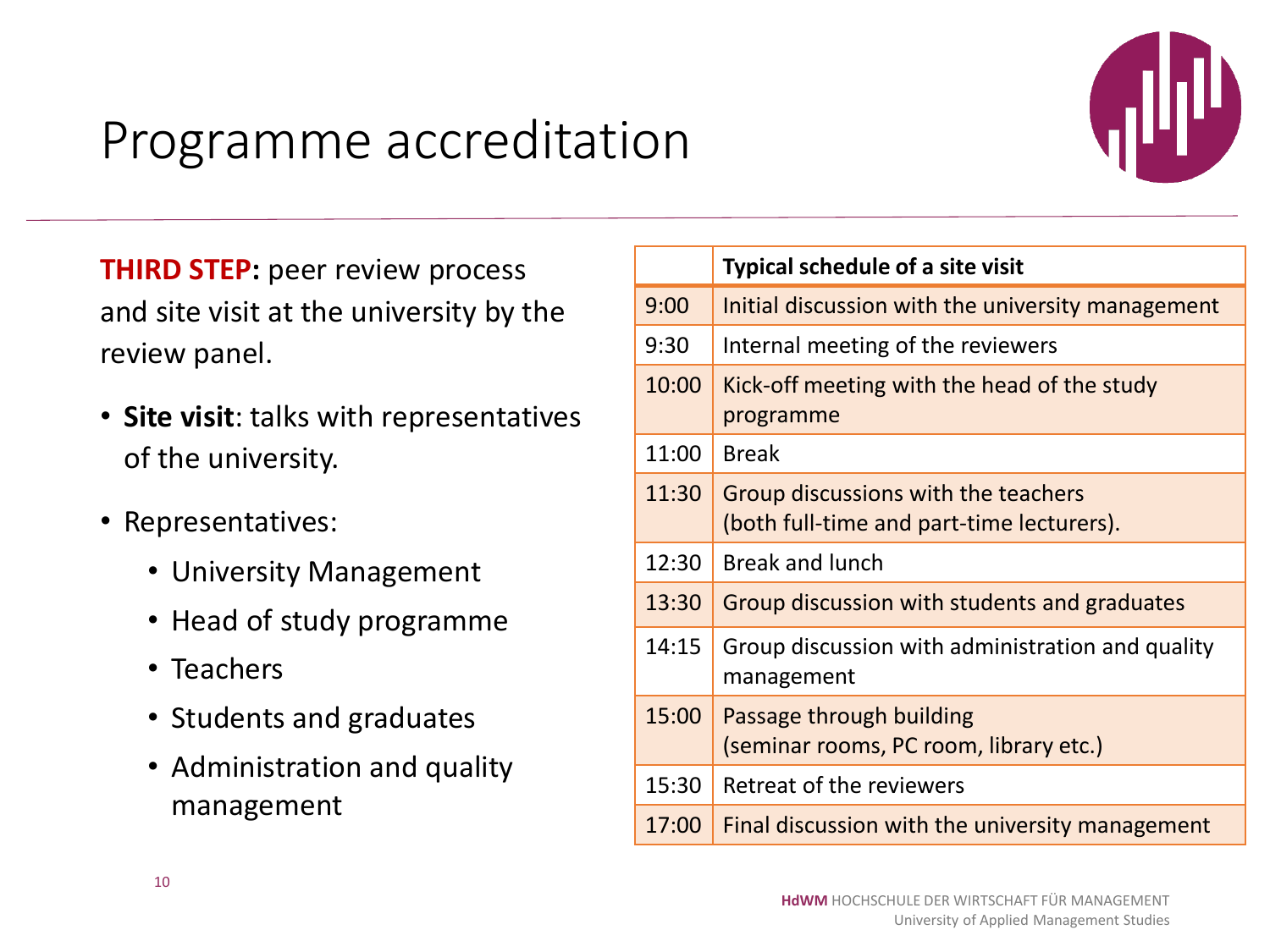

- **FOURTH STEP**: Agency and review panel prepare an audit report.
- The university takes a position and corrects the report if necessary.
- **FIFTH STEP**: The report is submitted to the Accreditation Council.
- The Accreditation Council decides on the accreditation of the study programme.
- If the Accreditation Council intends to deviate significantly from the experts' recommendation, the higher education institution is given the opportunity to comment before the Accreditation Council's decision.
- Positive accreditation decision: the study programme will bear the **Accreditation Council's quality seal.**
- The Accreditation Council publishes its decision and the expert report in the central database of accredited study programmes.
- Accreditation is granted for a limited period of **eight years**.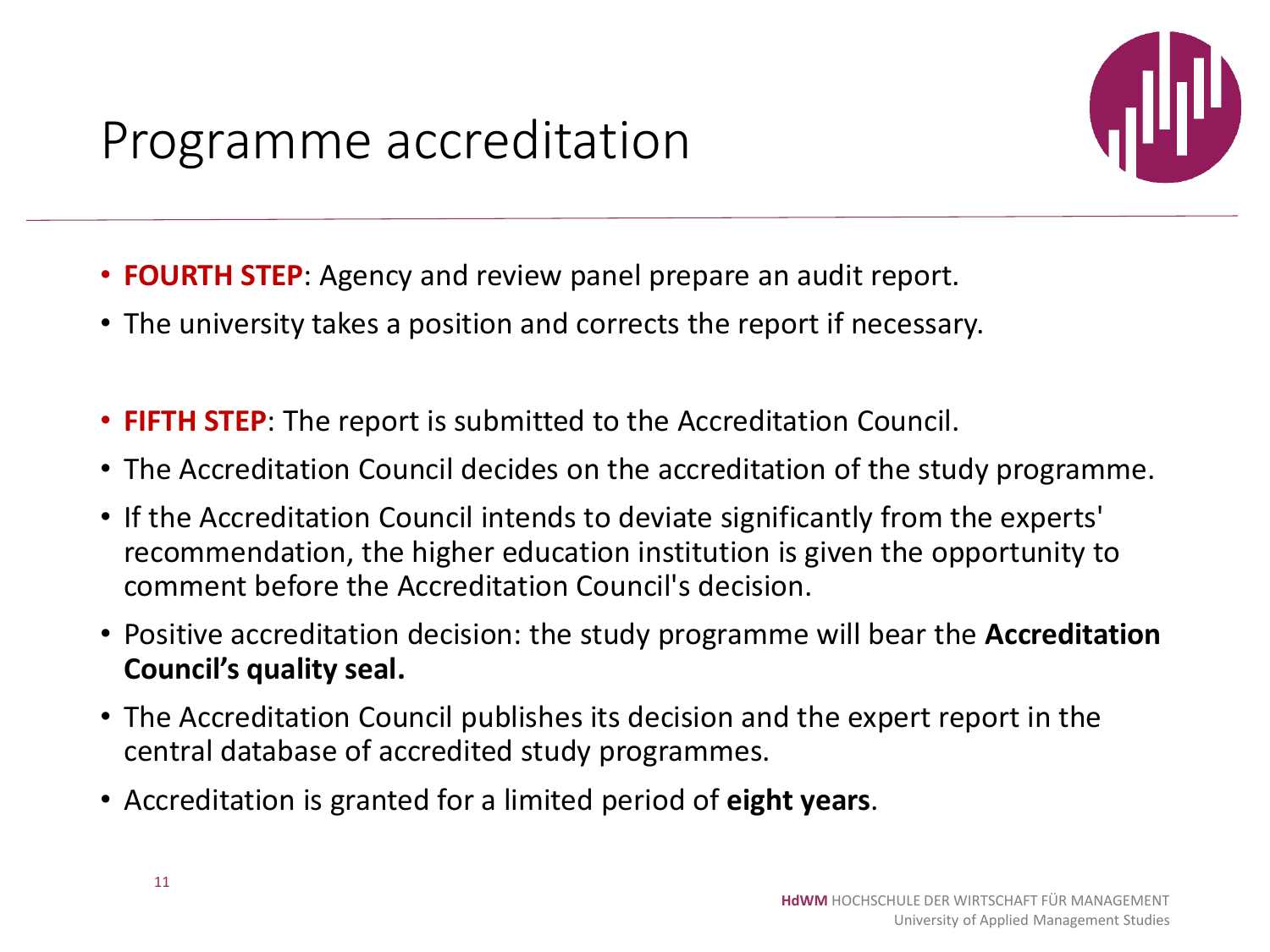

#### ELIAS – Central Database

| $\mathbb{I}$ $\vee$ $\mathbb{R}$ | STIFTUNG<br>Akkreditierungsrat |                                                                                                                                                                                                                                                                         |  |
|----------------------------------|--------------------------------|-------------------------------------------------------------------------------------------------------------------------------------------------------------------------------------------------------------------------------------------------------------------------|--|
|                                  |                                | Zentrale Datenbank akkreditierter Studiengänge und systemakkreditierter Hochschulen<br>In der Datenbank des Akkreditierungsrates werden alle Studiengänge und Hochschulen veröffentlicht, die nach erfolgter Akkreditierung das Siegel des Akkreditierungsrates tragen. |  |
|                                  | akkreditierte Studiengänge     | systemakkreditierte Hochschulen                                                                                                                                                                                                                                         |  |
|                                  | Studiengang                    | - Name der Hochschule                                                                                                                                                                                                                                                   |  |
|                                  | Abschlussgrad                  | Suche                                                                                                                                                                                                                                                                   |  |
|                                  |                                | accadis Hochschule Bad Homburg                                                                                                                                                                                                                                          |  |
|                                  |                                | Adam-Ries-Fachhochschule                                                                                                                                                                                                                                                |  |
|                                  |                                | Akademie der Bildenden Künste München                                                                                                                                                                                                                                   |  |
|                                  |                                | Akademie der Bildenden Künste Nürnberg<br>Akademie der Polizei Hamburg                                                                                                                                                                                                  |  |
|                                  |                                | Akademie für Darstellende Kunst Baden-Württemberg                                                                                                                                                                                                                       |  |
|                                  |                                | Akademie für Tonkunst Darmstadt                                                                                                                                                                                                                                         |  |
|                                  |                                | AKAD Hochschule Leipzig - staatlich anerkannt                                                                                                                                                                                                                           |  |
|                                  |                                | AKAD Hochschule Pinneberg -staatlich anerkannte Fachhochschu                                                                                                                                                                                                            |  |
|                                  |                                | AKAD Hochschule Stuttgart - staatlich anerkannt                                                                                                                                                                                                                         |  |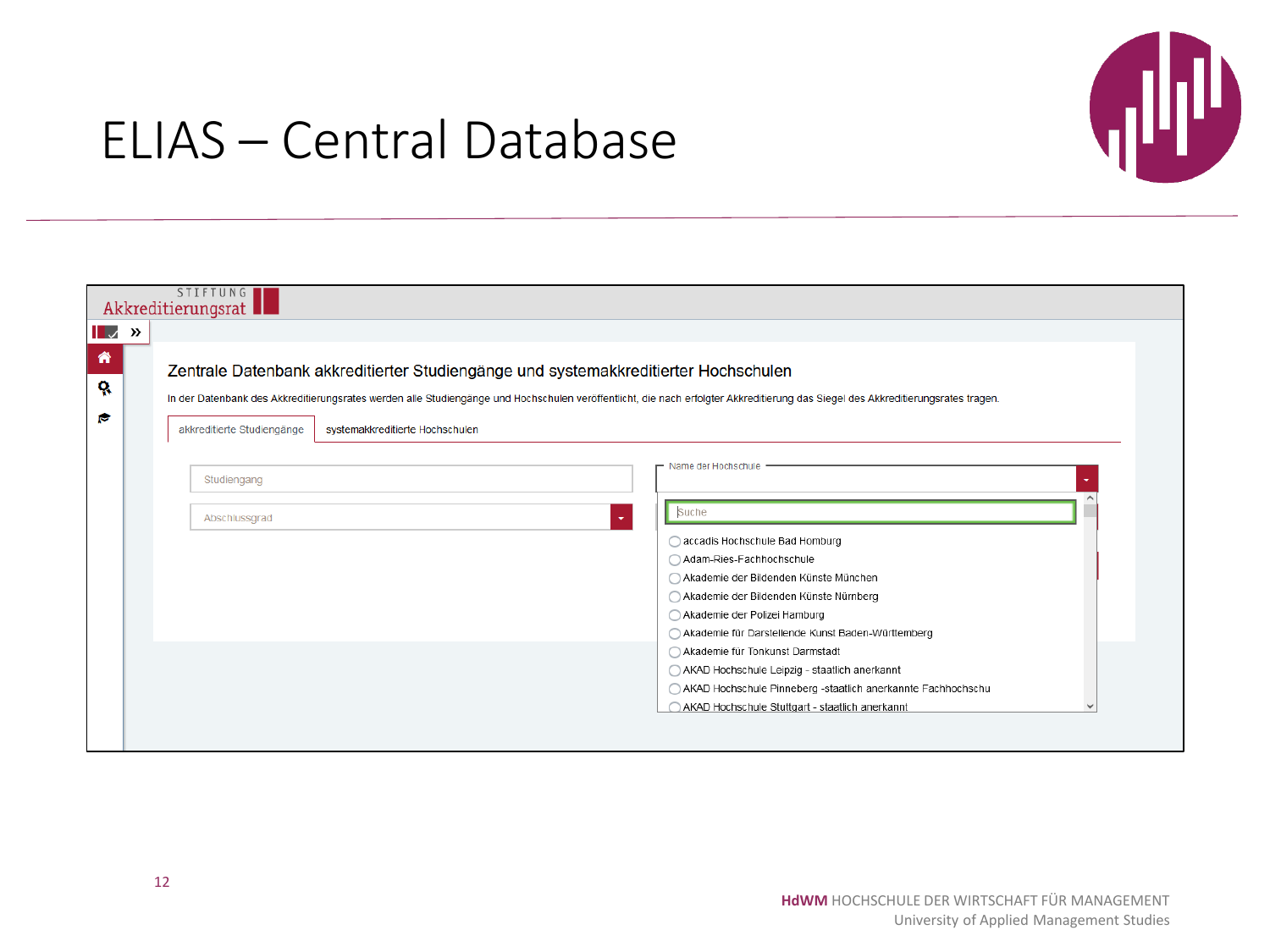Challenges of programme accreditation

- Time for preparation and implementation
- Fees for the agency and the accreditation council
- Forces regular evaluations such as teaching evaluation, alumni surveys and others surveys (e.g. partner companies, student satisfaction)
- Quality Management Team
- Implement a quality management system

**Hochschule Der Wirtschaft Für Management Für Management Für Management Für Management Für Management Für Management Für Management Für Management Für Management Für Management Für Management Für Management Für Management**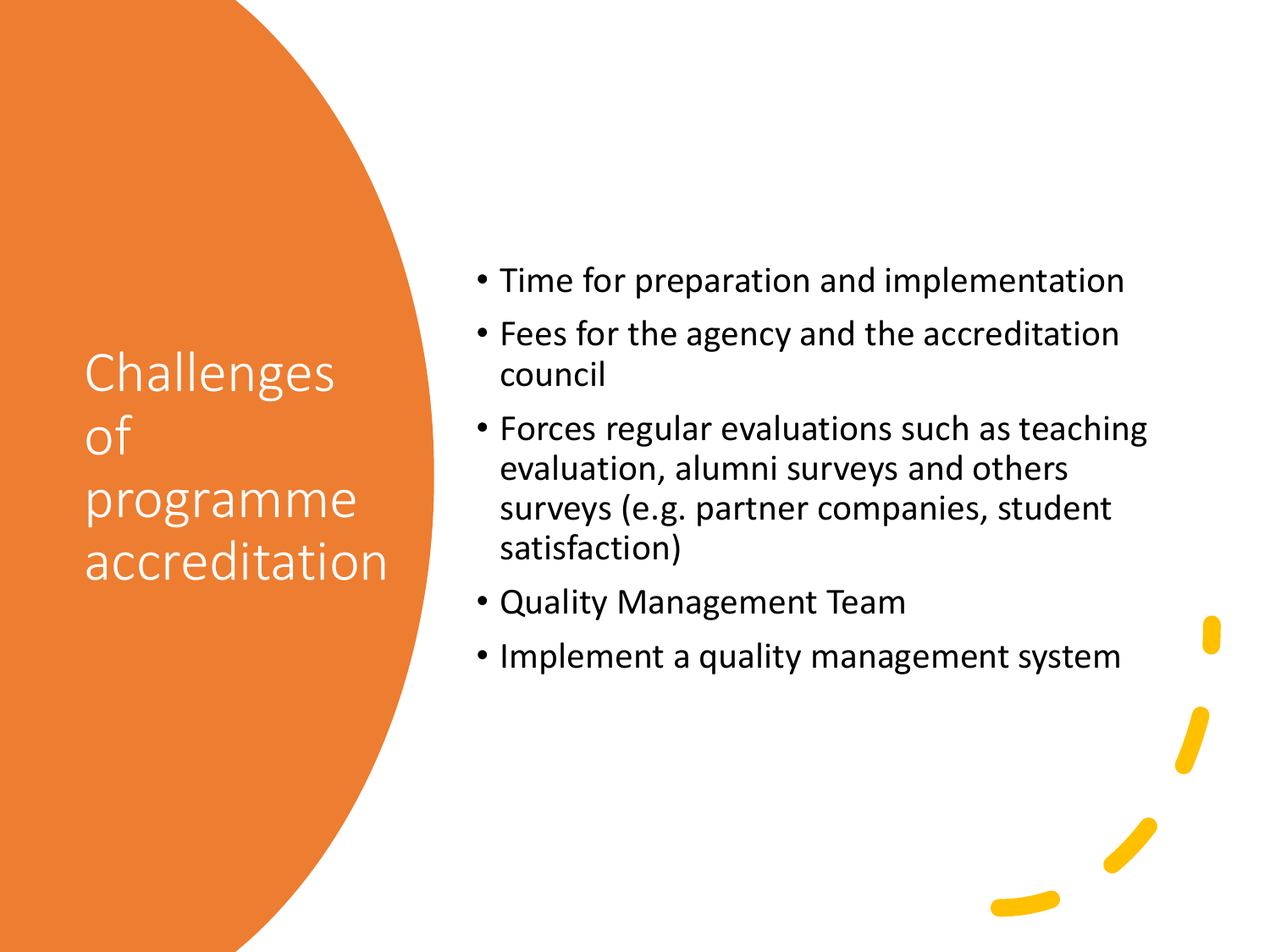**Opportunities** of programme accreditation

#### **Opportunities for universities:**

- Peer review brings external expertise into programme development
- Enables reflection on one's own activities
- Leads to state-of-the-art study programmes
- Makes the quality of the programmes transparent

#### **Opportunities for students and the public:**

- Enables the recognition of study achievements between the universities
- Enables mobility within the European area

**Hochschule Der Wirtschaft Für Management Für Management Für Management Für Management Für Management Für Management Für Management Für Management Für Management Für Management Für Management Für Management Für Management** 

- Transparency about the offered study programmes
- Promotes trust in the university